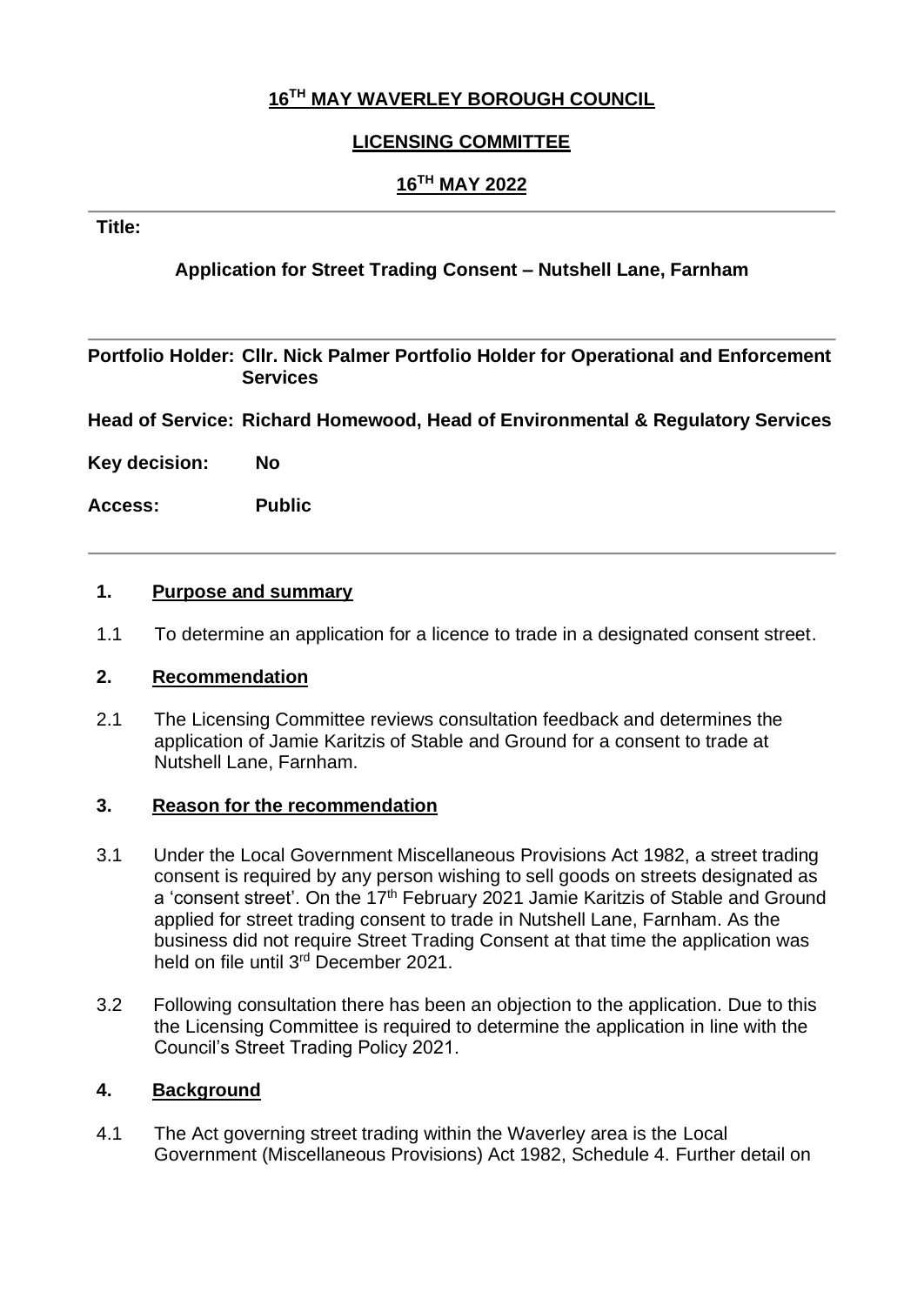the legislation is provided in Annexe A. Streets can be designated prohibited streets or consent streets.

A 'Prohibited' street means a street in which street trading is prohibited

 A 'Consent' street means a street in which street trading is prohibited unless the Council has given consent. This means that anyone who wishes to trade on a consent street (which includes a road, footway or other area to which the public have access without payment) must hold a street trading consent.

- 4.2 The current **Street Trading Policy** came into force on 5 April 2021, along with the Council's resolution to make all streets in Waverley consent streets other than designated [prohibited streets.](https://www.waverley.gov.uk/Services/Business-and-licensing/Licences-and-registrations/Street-trading/Street-trading-prohibited-locations) There are some circumstances in which street trading consent will not be required, as detailed in the Policy and on the Council's website, [Will I need street trading consent –](https://www.waverley.gov.uk/Services/Business-and-licensing/Licences-and-registrations/Street-trading/Will-I-need-street-trading-consent-Frequently-Asked-Questions) Frequently asked Questions.
- 4.3 The aim of the Policy is to prevent obstruction of streets, ensure public safety, recognise the importance of the local economy and community events, and prevent nuisance or annoyance to people within the area.
- 4.4 The Policy requires local stakeholders and the public to be consulted on an application, with a normal 28 day consultation period.
- 4.5 Paragraph 2.3 and 2.5 of the Policy details that in considering any application for the grant or renewal of a street trading consent the following issues will be taken into account before determination:

#### *Public order*

 Whether the street trading activity or activities represent, or are likely to represent, a substantial risk to public order

#### *Public nuisance*

 Whether the street trading activity or activities represent, or are likely to represent, a substantial risk of nuisance to the public from noise or misbehaviour. Particular regard to this will be had in respect of consents in predominantly residential areas and due regard will be had to the character of the neighbourhood.

#### *Public safety*

 Whether the location of the street trading activity or activities represent, or are likely to represent, a substantial risk to the public from the point of view of obstruction, fire hazards, unhygienic conditions, danger that may occur when a trader is accessing the site, and overcrowding of the site/area. Overcrowding includes the capacity of the street trading area having regard to the potential maximum attendance on the site by the public, and the consequent risk of over congestion impacting adjacent roads to the site.

#### *Needs of the area*

 The sufficiency of other trading outlets to serve the needs of an area will always be considered. A new consent is unlikely to be granted where it is considered that adequate like provision already exists. For special events falling under Schedule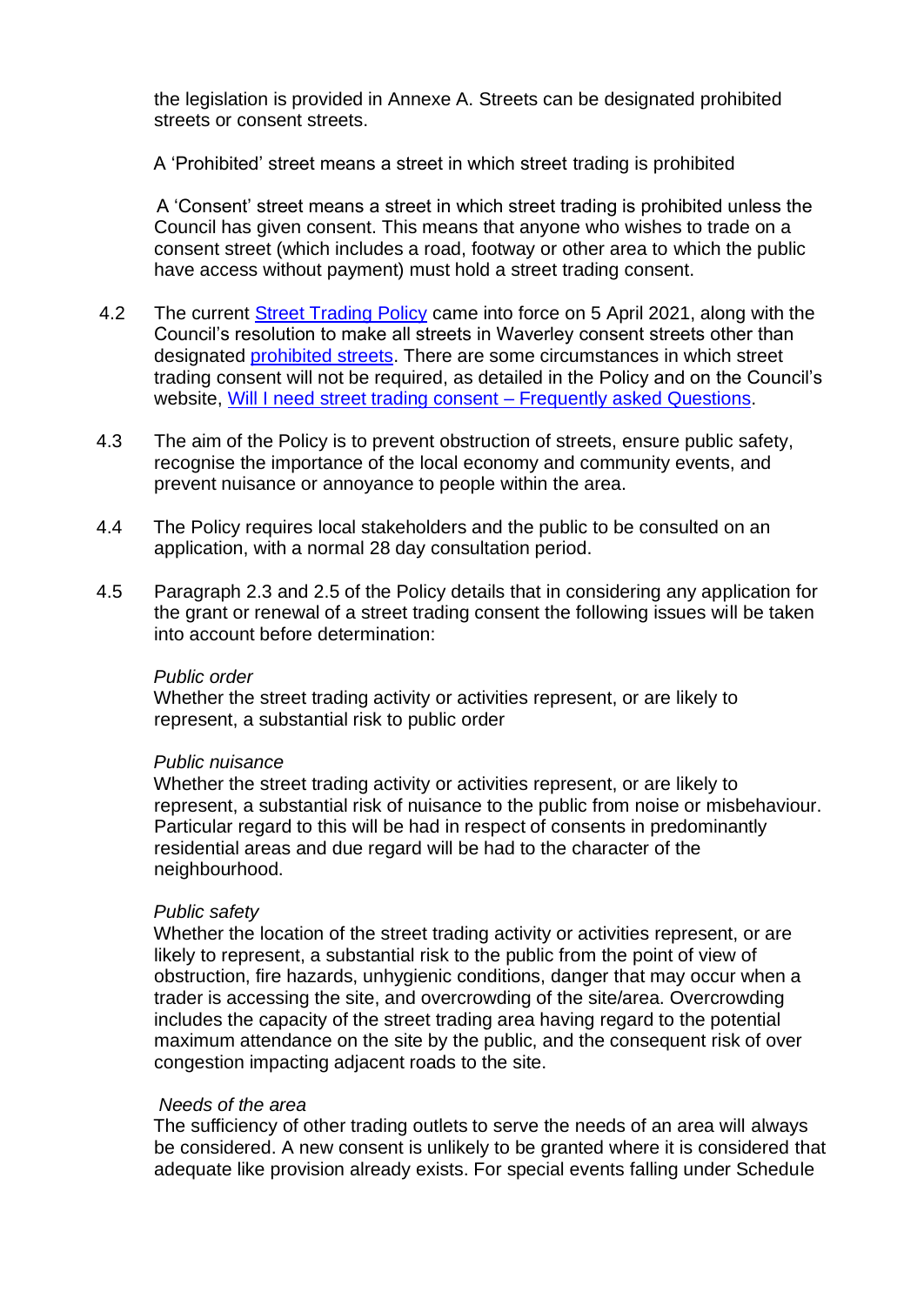2 of this policy (Community and similar events) the needs test may be exempted where appropriate.

- 4.6 Officers determine applications for street trading consent where there has been no relevant objections. If any relevant objections arise applications are referred to the Licensing Committee for determination as detailed in paragraph 2.1 of the Policy. A relevant objection is one made by a person, business or body that is likely to be directly affected by a successful application. In addition, the objection must not be vexatious or frivolous and should concern itself only with matters likely to be affected by a successful application. Note the Council is under no duty to grant consent to trade on a street that has been designated as a Consent Street. There is no right of appeal against the refusal of consent, or the application of conditions attached to a Consent, contained in the 1982 Act.
- 4.7 Street trading consents are normally issued for a set date or dates, or a period of one year, for specific locations and times when street trading can take place. All consents issued carry the Standard Consent Conditions detailed in the Street Trading Policy in order to promote public safety and avoid obstructions, nuisance and annoyance etc., and are shown in Annexe B. Other conditions may be attached to a Consent and will be relevant to the category of Consent issued and the nature of the local environment. The pool of typical conditions that can be added is detailed in the Street Trading Policy and are shown in Annexe C. A Consent may also attract conditions in addition to or instead of those found in the pool of conditions according to their individual merits.
- 4.8 On the 3<sup>rd</sup> December 2022 the application of Jamie Karitzis (of Stable and Ground) was processed for a street trading consent to trade at Nutshell Lane, Farnham on the following days/times;

#### • **Monday-Sunday 7am-2.30pm**

 (The application is included as Annexe D). They wish to sell pre-made cakes and bakes, and drinks. A location map of the proposed site is attached as Annexe E

- 4.9 Following the initial consultation for the application amendments were made to take into consideration comments made, and due to changes in operating practices since the application was originally made. Therefore the following are the amended details that the application wishes to apply for.
	- **Monday- Sunday 9am-4pm.**
	- **Operating 6 days out of 7**
	- **Extended hours of trading on a maximum of 6 community events a year held in Farnham Park, such as fireworks display in November**
- 4.10 When an application for a street trading consent is received, the following stakeholders are consulted: the police, the fire authority, the highways authority, local ward councillors, local Chambers of Commerce, local Town/Parish Council, Portfolio Holder for Operational and Enforcement Services, and the Licensing Committee Chairman and Vice Chairman. They were emailed on the 3rd December 2021 (and 14<sup>th</sup> January 2022 for a second time when the applicant made some changes to their application, see 4.9), along with The Head of Environmental and Regulatory Services, Environmental Health Manager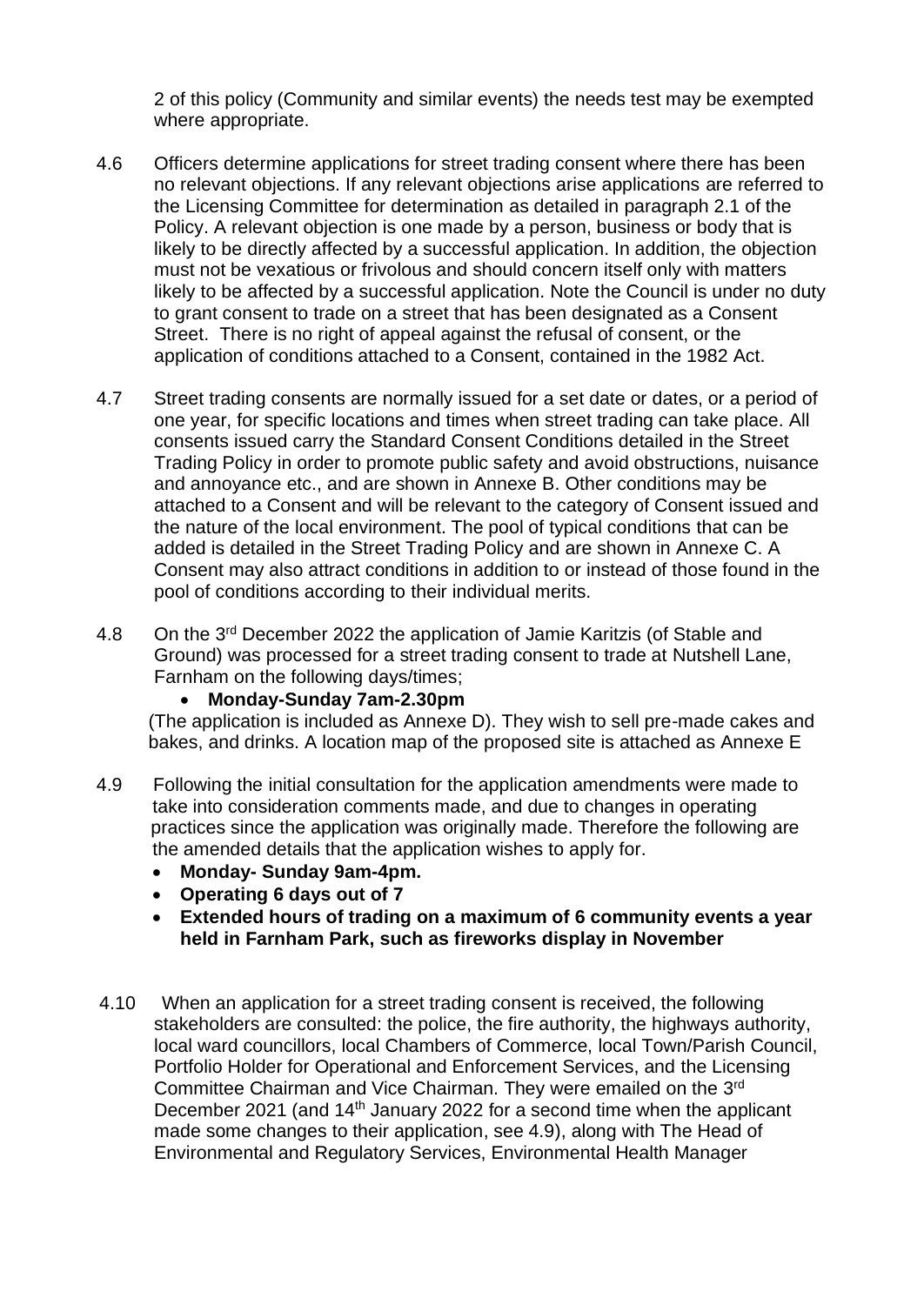(Environmental Protection) and Environmental Health Manager (Food and Safety) about the application. Additionally:

- o At the start of the consultation a notice of the application was placed on a lamp post by the proposed trading location, advising people to contact Environmental Health if they had any concerns about the application.
- $\circ$  The public were also notified of the application via the Council's social media platforms.

The deadline for consultation responses was the  $3<sup>rd</sup>$  January 2022 for the first consultation and 11<sup>th</sup> February 2022 for the second consultation, both of which are 28 days or more from the start of the consultation period.

- 4.11 During the course of the two consultation periods, 4 comments which support (but have comments to make regarding location etc.) 5 comments in support and 1 objection have been received. Please see Annexe F for a copy of the responses (redacted as appropriate).
- 4.12 The comments that support, but also have comments about the business were;
	- That if the business started operating at 7am (as first applied for) there would be the potential for 'noise pollution' from 6am.
	- That the trader should be located further away from the Farnham park entrance to avoid restricting access by pedestrians
- 4.13 The objection to the application relates to increases in traffic movement in Nutshell Lane, noise and odour associated with the business. There was also a concern raised about increased littering in the area.
- 4.14 This location, prior to the changes in the Council's Street Trading Policy (April 2021), did not require a Street Trading Consent. The Environmental Health database has the following queries/complaints relating to this business at this location.

| Date       | Query/complaint                                                                                                                                                                                                                                                             | Outcome                                                                                                                                                      |
|------------|-----------------------------------------------------------------------------------------------------------------------------------------------------------------------------------------------------------------------------------------------------------------------------|--------------------------------------------------------------------------------------------------------------------------------------------------------------|
| 15/02/2021 | <b>Request from Jamie Karitzis</b><br>regarding Street Trading Policy.<br>Advice given on upcoming<br>changes to policy.                                                                                                                                                    | <b>Application made</b>                                                                                                                                      |
| 15/03/2021 | Concern raised that business has<br>no bins, obstruction to the park<br>entrance may be occurring and<br>that they may need a street trading<br>consent.<br><b>WBC Parks and Countryside team</b><br>also contacted EH regarding the<br>access to the park being restricted | Contacted business, who<br>confirm that they have a<br>bin and do not cause<br>obstruction to the park.<br>No further complaints of<br>obstruction received. |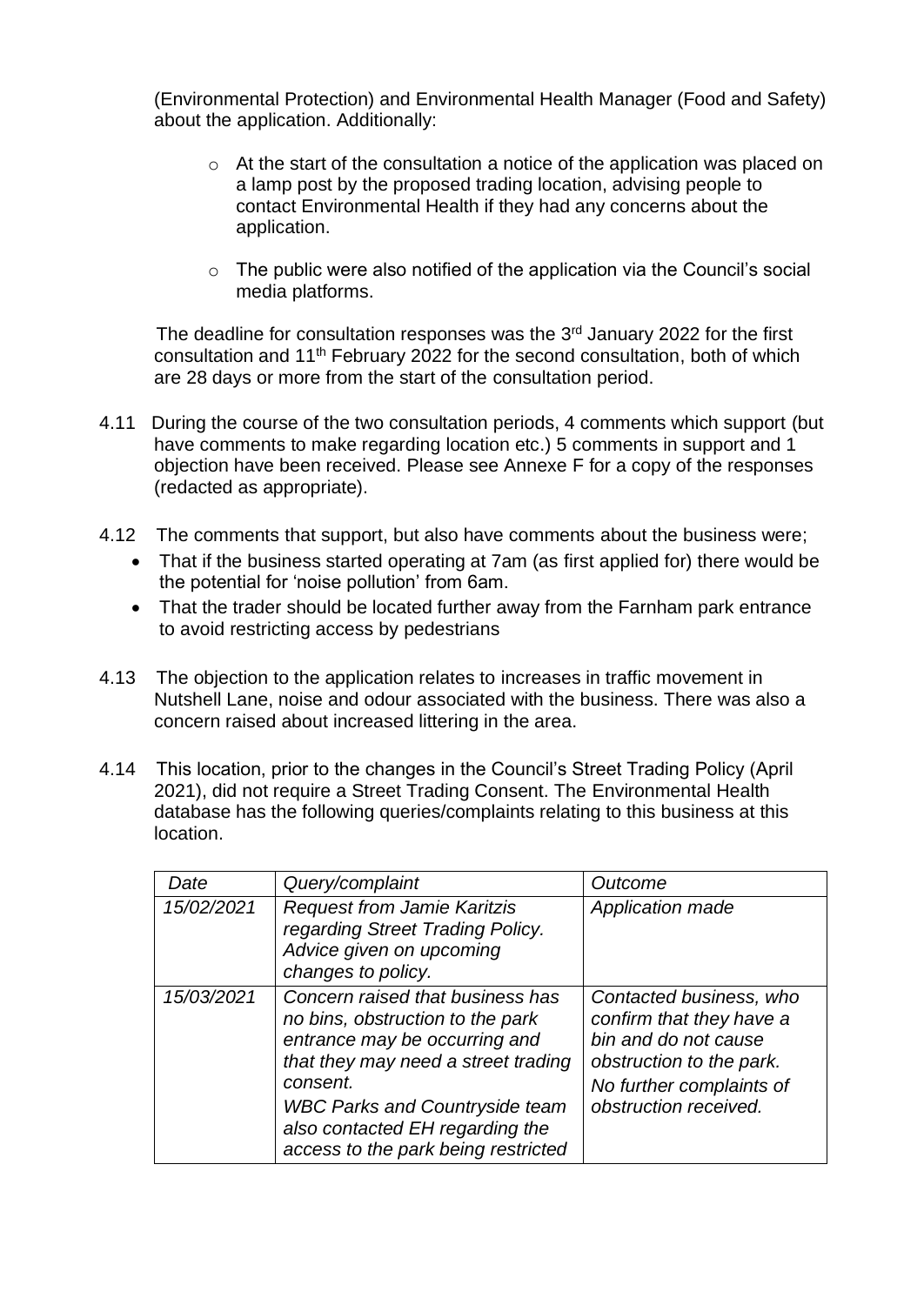| 06/05/2021 | Local resident contacted to ask if<br>an application was in process as<br>they wished to comment on this<br>trader | Advice given that an<br>application has been<br>made, and when it goes to<br>consultation a public notice<br>will be displayed advising<br>on how to make<br>comments. |
|------------|--------------------------------------------------------------------------------------------------------------------|------------------------------------------------------------------------------------------------------------------------------------------------------------------------|
|------------|--------------------------------------------------------------------------------------------------------------------|------------------------------------------------------------------------------------------------------------------------------------------------------------------------|

- 4.15 In addition to a street trading consent mobile food businesses are required to have a minimum FSA Food Hygiene Rating Score of level 3 or above. Operation of a stall between the hours of 23:00 and 05:00 hours to sell hot food and drink also requires a Premises licence under the Licensing Act 2003 ('late night refreshment')
- 4.16 This food business does not operate past 11pm so does not require a late night refreshment licence in the Waverley Borough Council area.
- 4.17 The food business has been inspected by Waverley Borough Council's food safety team and currently holds a 5 Food Hygiene Rating.
- 4.18 The Licensing Committee needs to consider feedback from the consultation and determine the application having regard to the matters that can be considered for the grant or renewal of a street trading consent as detailed in paragraph 4.5 above. There are three options for consideration:
	- Option 1 Grant a street trading consent as applied for
	- Option 2 Grant a street trading consent but with conditions relating to hours or trading or goods allowed to be sold etc.
	- Option 3 Refuse the application for a street trading consent.

## **5. Relationship to the Corporate Strategy and Service Plan**

5.1 Effective control of street trading will contribute to the strategic priorities of supporting a strong local economy and improving the health and wellbeing of our residents and communities.

#### **6. Implications of decision**

**6.1 Resource (Finance, procurement, staffing, IT)**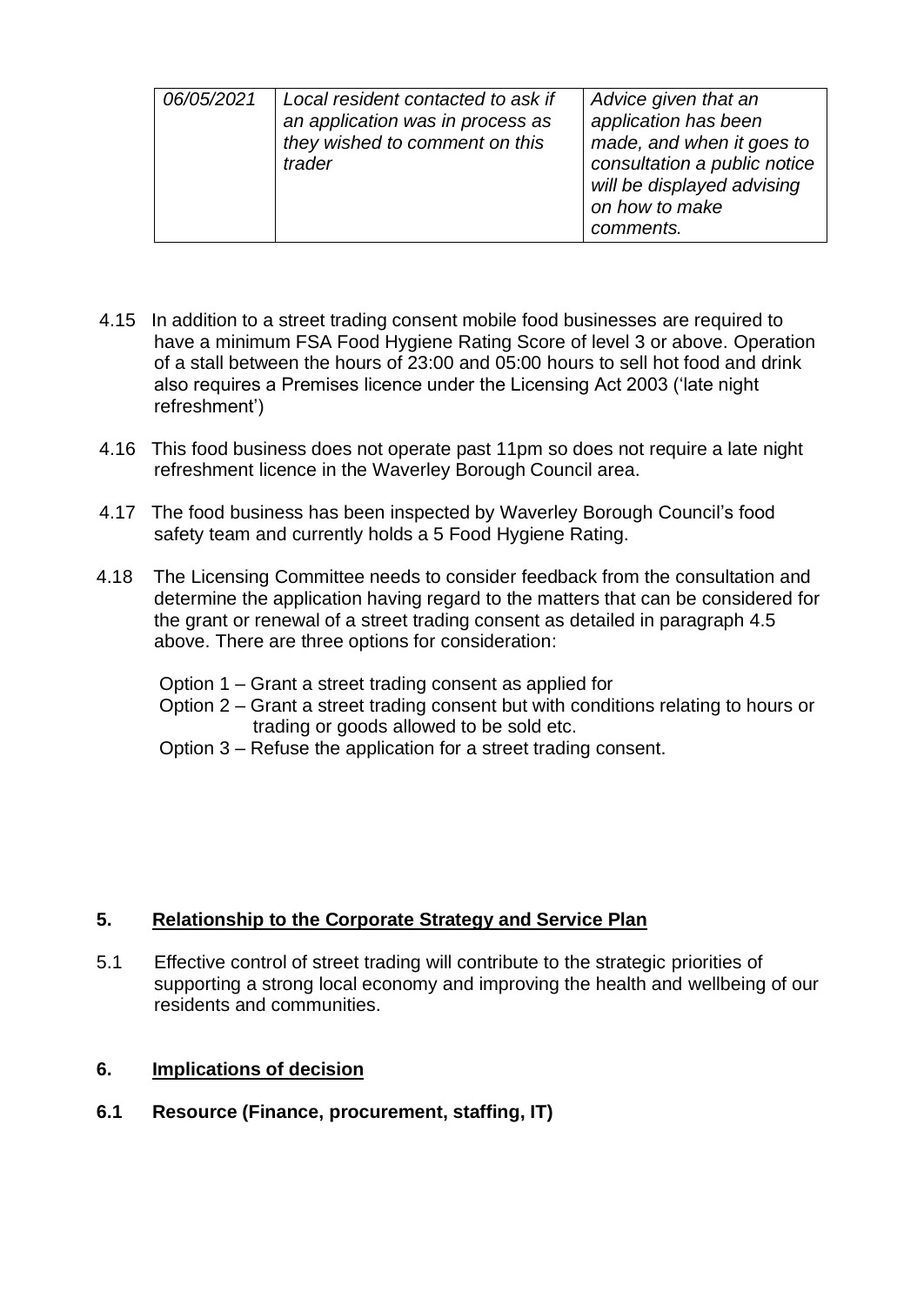The initial application fee will be refunded to the applicant if their application for a street trading consent it refused. This is in line with the Council's current Street Trading policy.

## **6.2 Risk management**

The Street Trading consent area allows street traders with a consent, to trade, supplying goods and/or food on a regulated site approved by the Committee. This offers safeguards to the public who can recognise legitimate traders. It should help prevent the sale of illegal or unsafe goods or food. It also helps to prevent illegal obstruction of the highway. If street trading is not regulated it is likely to give rise to complaints about the adverse impact of street trading in some locations, potentially placing additional demands on the service.

## **6.3 Legal**

- 6.3.1 Details of the process and legal procedures are set out within the body of the report in line with arrangements under Schedule 4 of the Local Government (Miscellaneous Provisions) Act 1982.
- 6.3.2 The Committee may grant an application (in part or full), apply any reasonable conditions, time restrictions, restrictions on the type of goods sold etc. The Council may also refuse the application.
- 6.3.3 The grounds for refusal are considered in Paragraph 7 of Schedule 4 of the Local Government (Miscellaneous Provisions) Act 1982.

#### **6.4 Equality, diversity and inclusion**

There are no direct equality, diversity or inclusion implications in this report. Equality impact assessments are carried out when necessary across the Council to ensure service delivery meets the requirements of the Public Sector Equality Duty under the Equality Act 2010.

#### **6.5 Climate emergency declaration**

Where consents are granted conditions can be added to a consent to prevent an impact on noise, odour and air pollution. Effective control of street trading activities will assist in mitigating their impact on the local environment and the community.

## **7. Consultation and engagement**

7.1 Consultation undertaken is detailed within the body of the report.

#### **8. Other options considered**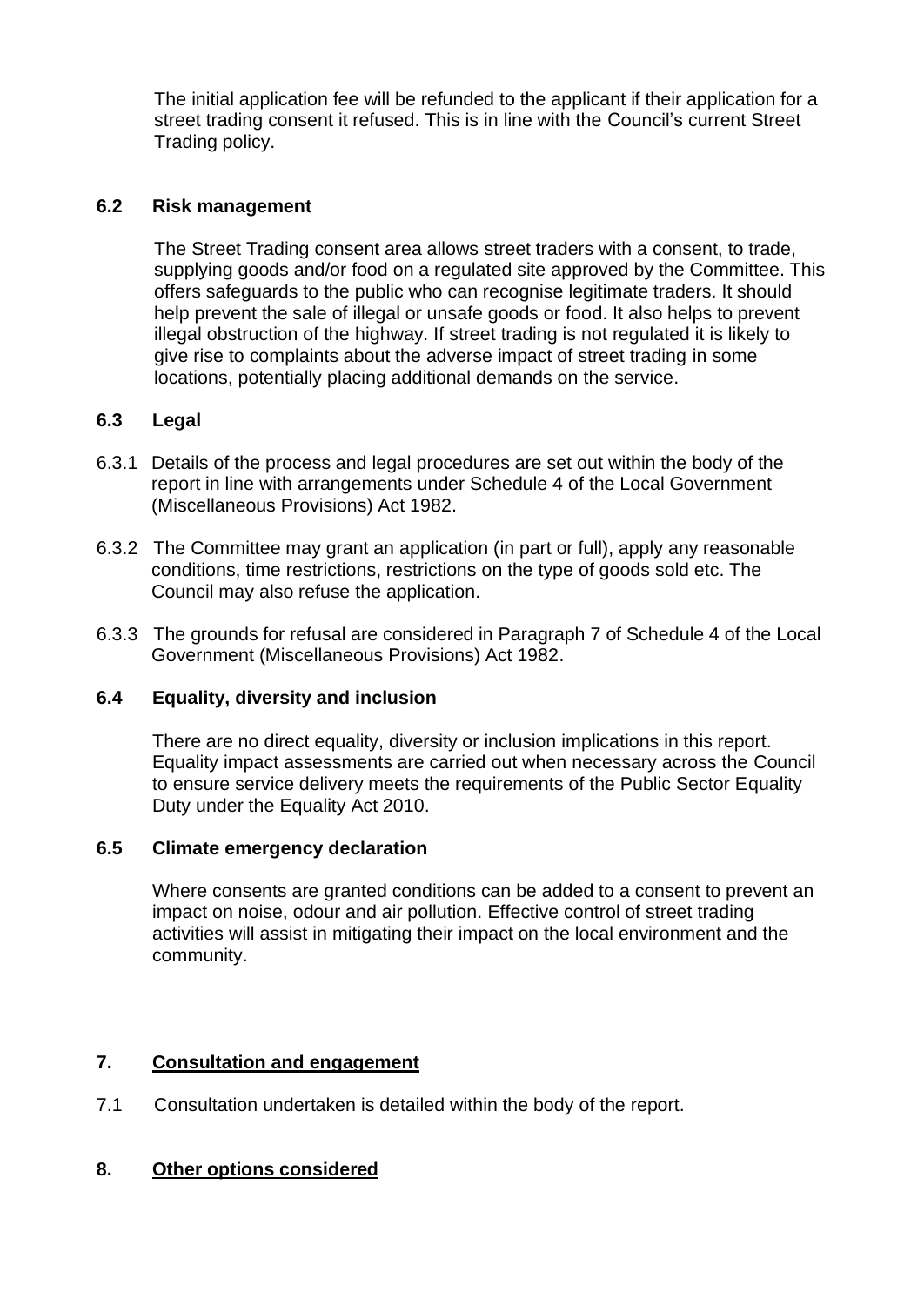8.1 Not applicable

## **9. Governance journey**

9.1 Licensing Committee

## **Annexes:**

- Annexe A Street Trading Legislation
- Annexe B Standard Consent Conditions
- Annexe C Pool of Conditions
- Annexe D Application by Jamie Karitzis
- Annexe E Location map of proposed site
- Annexe F Consultation Responses

## **Background Papers**

Street Trading Policy 2021

## **CONTACT OFFICER:**

Name: Richard Homewood / Jeanette Guy Position: Head of Environmental and Regulatory Services / Environmental Health Manager (Environmental Protection) Telephone: 01483 523411 / 01483 523005 Email: [richard.homewood@waverley.gov.uk](mailto:richard.homewood@waverley.gov.uk) / [jeanette.guy@waverley.gov.uk](mailto:jeanette.guy@waverley.gov.uk)

Agreed and signed off by: Legal Services: Head of Finance: date Strategic Director: date Portfolio Holder: date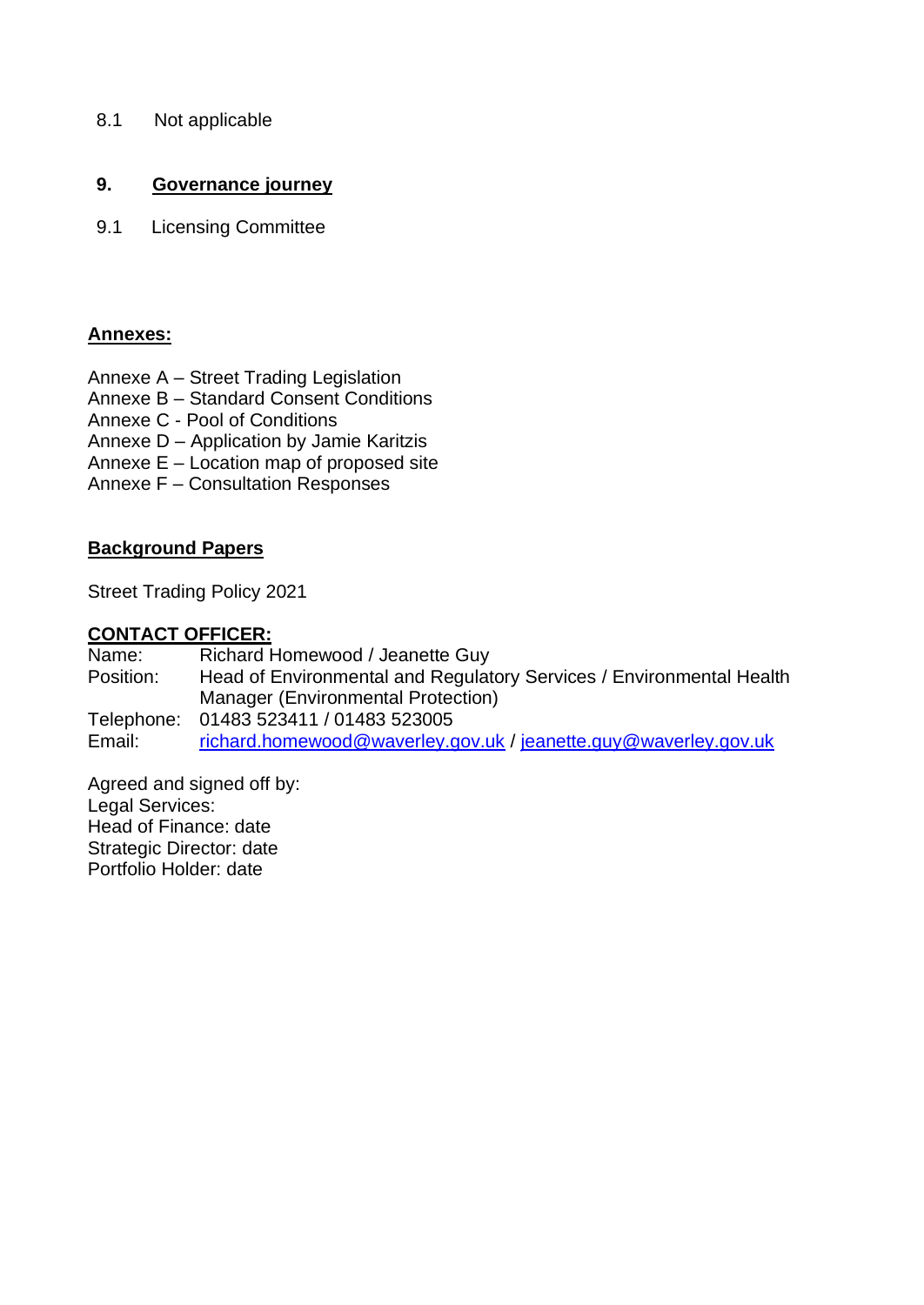## **Street Trading Legislation**

#### **The Act governing street trading within the Waverley area is the Local Government (Miscellaneous Provisions) Act 1982 (LG(MP)A 1982)**

Street trading is defined as 'Selling or exposing or offering for sale of any articles (including a living thing) in a street' – para 1(1) of Schedule 4 of the Act. Street has an extended definition to include any road footway beach or other area to which the public have access without payment and a service area.

Certain activities are specifically excluded from the definition of street trading – by virtue of para 1(2) of Schedule 4, some of which are:

- Trading by a pedlar under a pedlar's certificate
- Trading by some news vendors
- Trading on a street adjoining a shop and as part of the business of the shop
- Trading at a petrol filling station

Paragraph 2 of Schedule 4 LG (MP)A 1982 states that a district council may by resolution designate any street in their district as—

- (a) a prohibited street; which means a street in which street trading is prohibited.
- (b) a licence street; which means a street in which street trading is prohibited without a licence granted by the district council.
- (c) a consent street; means a street in which street trading is prohibited without the consent of the district council.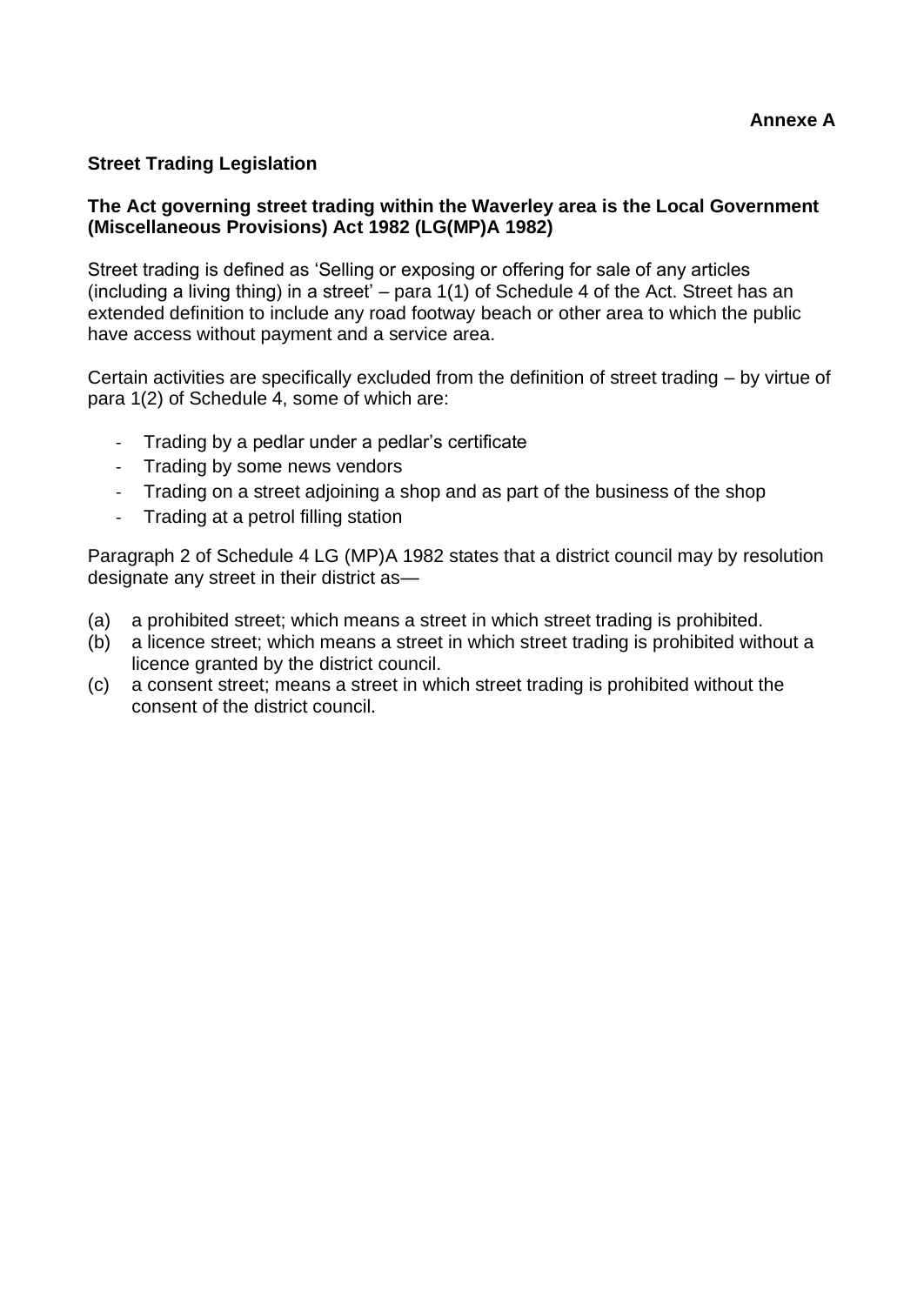## **Standard Consent Conditions**

(to be used on all Consents issued)

- 1. 'Consent Street' means a street in which street trading is prohibited without a Consent from Waverley Borough Council
- 2. 'Prohibited Street' means a street in which street trading is prohibited at all times
- 3. 'Street' includes any road, footway, lay-by or other open area to which the public have access without payment
- 4. 'Street Trading' means (generally) the selling, or exposing or offering for sale, any article in a street
- 5. The trader shall not cause any obstruction of the street or any danger to any persons or vehicles using the street
- 6. The trader shall not cause any nuisance or annoyance to any other person, whether that person is using the street or otherwise, or to the occupier of any building in proximity to the consent site
- 7. Mobile food traders shall have a minimum FSA Food Hygiene Rating Score of level 3 or above.
- 8. The council may at any time vary the conditions of a street trading consent or revoke the consent at any time
- 9. Public liability insurance providing cover to a minimum amount of 5 million pounds must be in place for the consent site and a certificate of this must be produced on request of an officer of Waverley Borough Council. The person applying for street trading consent is responsible for providing this insurance, and applies to individual applicants (Schedule 1 event), or the organiser (Schedule 2 event).
- 10.An individual trader shall conspicuously display the council issued Consent at all times whilst trading; for special events, the Consent will be displayed in at least two conspicuous places – typically these shall be attached to the first and last stalls
- 11.The Consent holder must provide facilities for use by him/herself and customers to collect any waste, refuse or litter. The refuse storage must be of a substantial construction, waterproof and animal-proof. All must be removed from the trading location at the end of each day's trading and properly disposed of, or if the amount of waste and refuse warrants it, when the container is full – whichever is the sooner.
- 12.The Consent holder shall ensure that all adjacent areas (except the carriageway if open for vehicular use) to a distance of 10 metres be kept free of litter and refuse at all times whilst on site.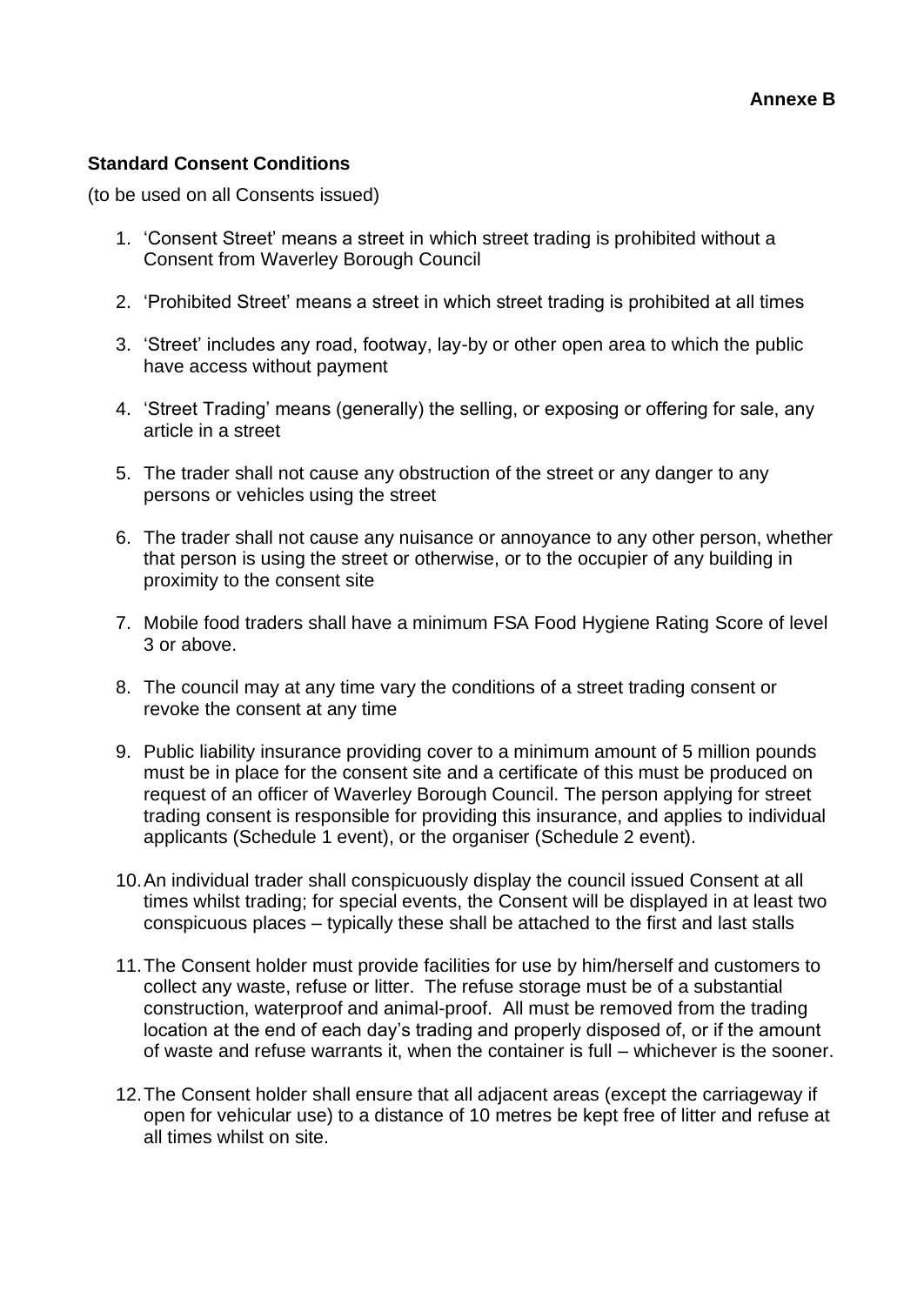- 13. Authorised vehicles must be roadworthy, have current relevant documentation and internal and external appearance of vehicles &/or stalls shall be maintained in a clean, neat and tidy condition.
- 14.Any stall or vehicle used for street trading must be immediately removable at all times in the event of an emergency, or at any other time, be removed at the request of any officers of the emergency services or officer of the Council.
- 15.The name and address of the operator and other address at which the stall or authorised vehicle is normally kept or garaged must be conspicuously and legibly displayed upon it in a place where the public may readily view it.
- 16.No stall or vehicle shall remain situated for longer than one hour after the authorised trading time(s).
- 17.No Consent holder shall trade at his / her authorised location on dates when road closure directives are in place for special events otherwise than with the permission of the organisation applying for same.
- 18. The Consent is non-transferable.
- 19. Where a structure or vehicle is not removed at the end of trading, no additional permanent or semi-permanent additions or paving shall be erected or constructed adjacent to the structure or vehicle.
- 20.Failure to comply with any conditions attached to the Consent may result in the revocation of such consent.

#### INFOMRMATIVE

21.Informative - The Consent holder is encouraged to use sustainable packaging and adopt an environmental friendly approach throughout the operation of the business to minimise the impact on the environment.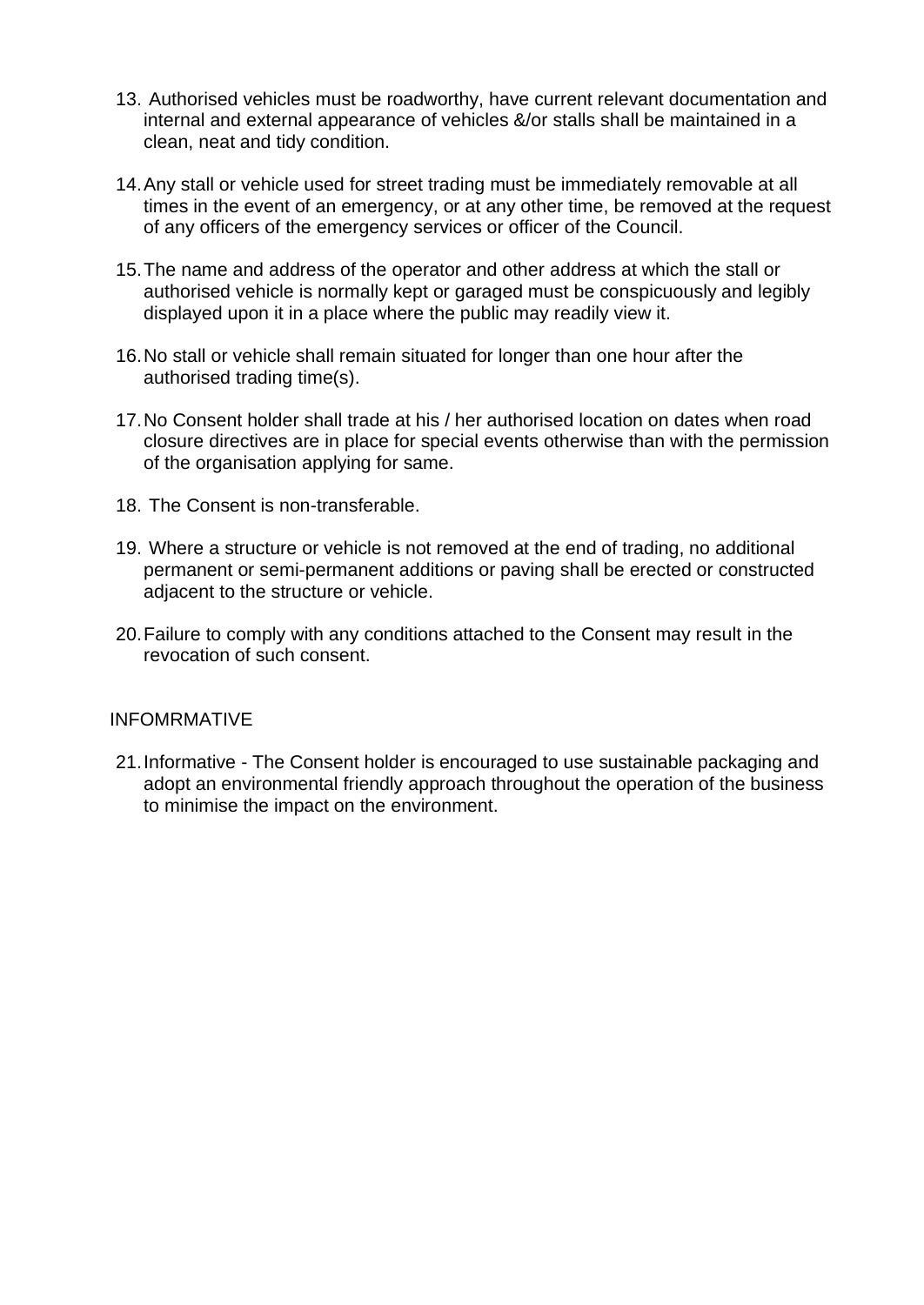## **Pool of Conditions**

#### **Conditions applicable to special Events / Markets, etc.**

The Consent holder shall keep records of each stallholder present, to include the stall's site, name (and company name), address, vehicle registration and contact telephone number. This must be produced on the request of an officer from the Council

#### **Other Conditions**

There shall be no available means of attracting attention for the purposes of trading or any stands or signs away from the consent site

The consent holder must not permit the sale of offensive weapons including imitation firearms, firearms, airguns, swords and crossbows

The consent holder must not sell a knife to anyone under 18.

The Consent does not imply or give any other permission, consent, licence or authorisation to trade in any other products other than those granted on application or renewal

The trader shall not exhibit on the site any advertising signs, posters or such like except as may be approved by the Council

No animal shall be present on any stall or vehicle save assistance dogs in accordance with the Equality Act 2010

The trader is not permitted to hold any auction or like sale

The trader shall reimburse the Council's costs in repairing all damaged caused by the trader's occupation and use of the consent site

There shall be no discharge of wastewater or other liquid waste onto the consent site or surrounding areas

No form of amplified music shall be permitted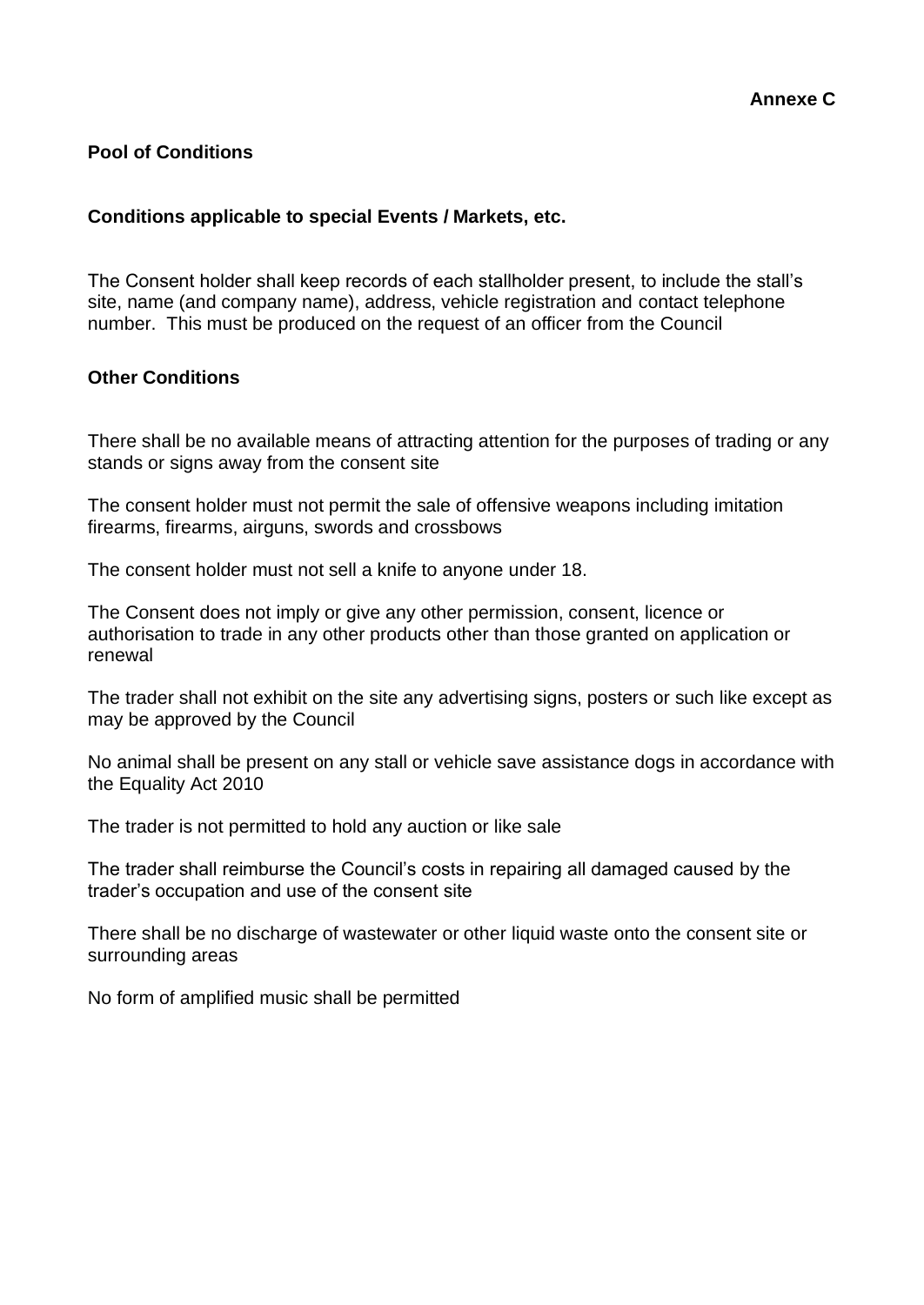### **Application by Jamie Karitzis of Stable and Ground**



If you find the text in this form difficult to read we can supply it in a format better suited to your needs LOCAL GOVERNMENT (MISCELLANEOUS PROVISIONS) ACT 1982

#### APPLICATION FOR STREET TRADING CONSENT [GRANT] [RENEWAL]\* **Category 1 (Sole Trader) Application**

To: Head of Environmental Health and Community Safety, Waverley Borough Council, The Burys, Godalming, Surrey, GU7 1HR

I hereby make application under the provisions of section 3 and schedule 4 of the above Act for consent to sell or offer or expose for sale the articles stated below, in the open air within the area of Waverley Borough Council. [My present consent was granted on (date): r

| 1.               | Full name                                                                                                                             | Jamie Karitzis                                                                                                            | Date of Birth |
|------------------|---------------------------------------------------------------------------------------------------------------------------------------|---------------------------------------------------------------------------------------------------------------------------|---------------|
| 2                | Trading as                                                                                                                            | Jamie's Coffee                                                                                                            |               |
| 3.               | Home address<br>(inc. postcode)                                                                                                       |                                                                                                                           |               |
| 4.               | Daytime telephone<br>number                                                                                                           |                                                                                                                           |               |
| 5.               | Address where articles<br>are stored                                                                                                  |                                                                                                                           |               |
| 6.               | Proposed trading<br>location / address                                                                                                | Corner of Parkside & Nutshell Lane, Upper Hale, Famham, GU9 0HH                                                           |               |
| 7.               | Type of vehicle to be<br>used (if any)<br>e.g. hand-barrow,<br>mobile stall, van, etc.                                                | Horsebox trailer, converted to a coffee shop - off grid                                                                   |               |
| 8.               | Registration no. or<br>identification mark                                                                                            | Jamie's Coffee presents Stable & Ground                                                                                   |               |
| 9.               | Full details of articles<br>to be sold<br>Also include size of<br>any receptacles to be<br>used, e.g. baskets,<br>kiosk, tables, etc. | Hot and cold drinks<br>Snacks and cakes<br>Bin, plant, oil drum to use as sugar table - where applicable.<br>A-frame sign |               |
| 10 <sub>10</sub> | Proposed times of<br>trading (please include<br>frequency, times of<br>day, days per week,<br>months of the year)                     | Various days Monday to Sunday, depending on weather and availability.<br>Times from 7am - 2.30pm                          |               |
| 11               | <b>Insurance Company</b><br>and Policy No.                                                                                            |                                                                                                                           |               |

I submit the following particulars for consideration: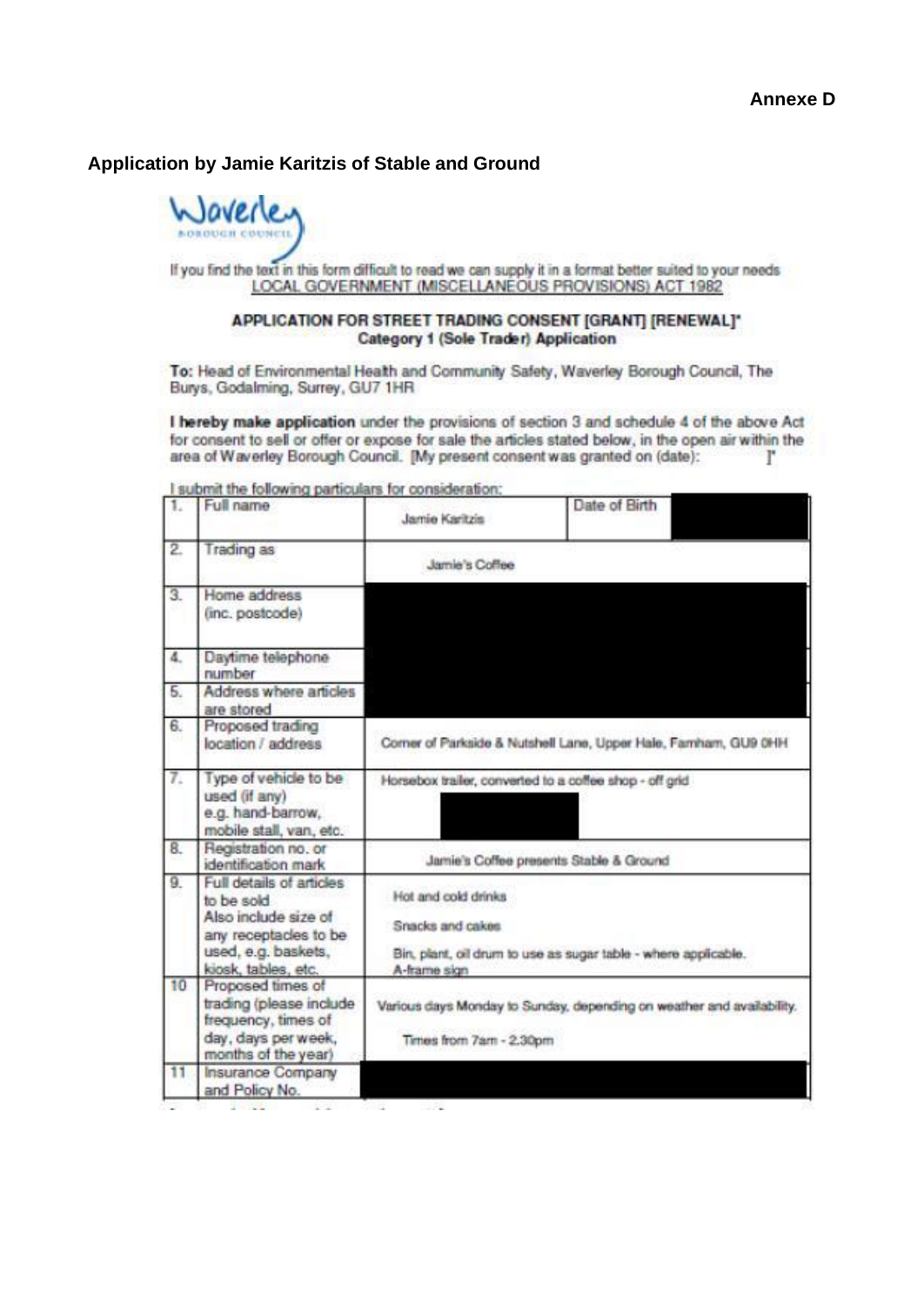# **Annexe E**

## **Locat ion Map of Proposed Site**

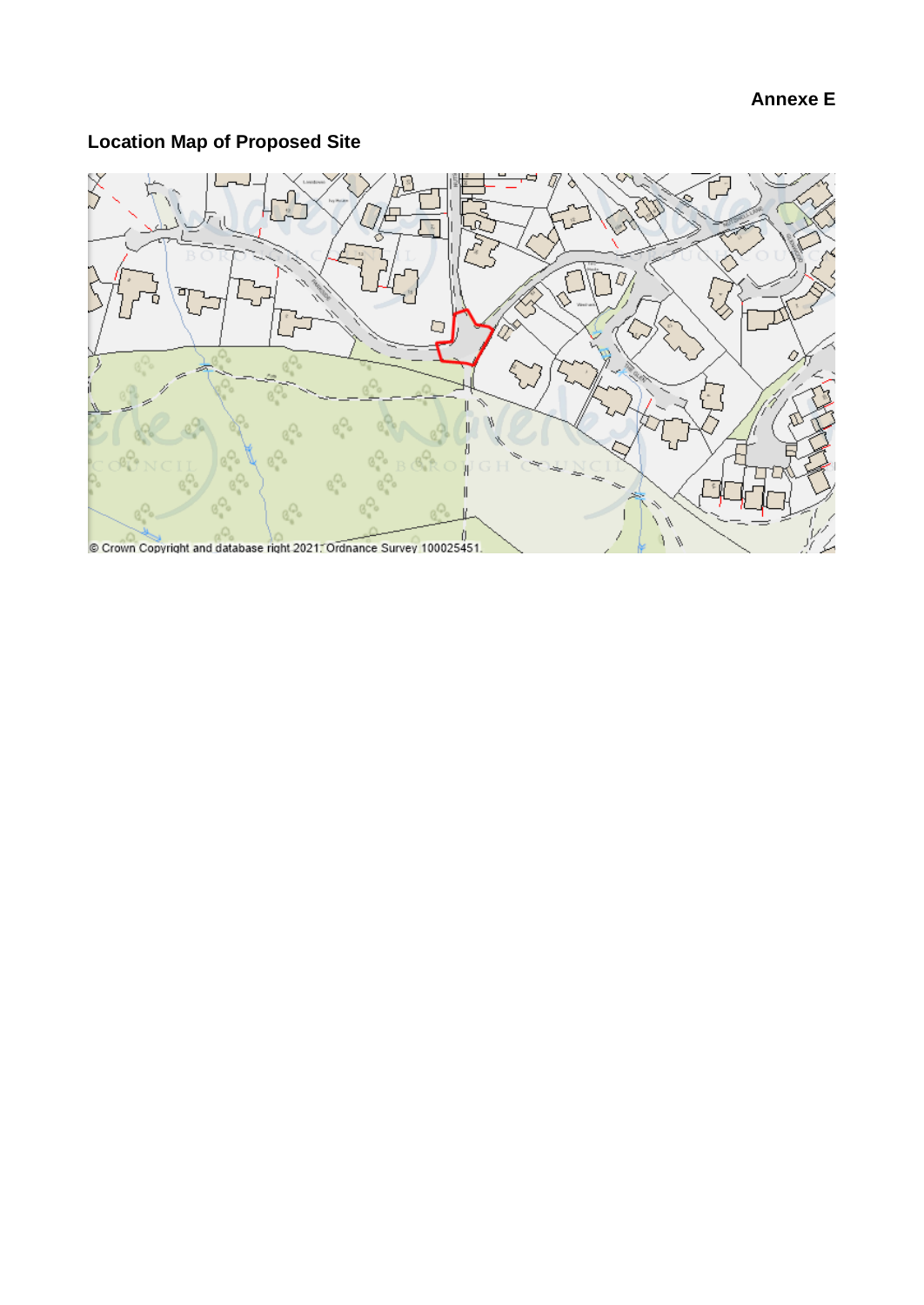**Annexe F**

## **Consultation Responses**

Response 1-

Date- 23rd December 2021 Type- Comments from member of the public Method- Call to WBC Customer Service Centre

said that the business is that he does not object to the application, however is slightly concerned that it is every single day (normally they do not trade Mondays) Currently the business trades at 9am however the app says 7am or so. This means that they would be arriving daily at that location at 6am daily which would create noise pollution.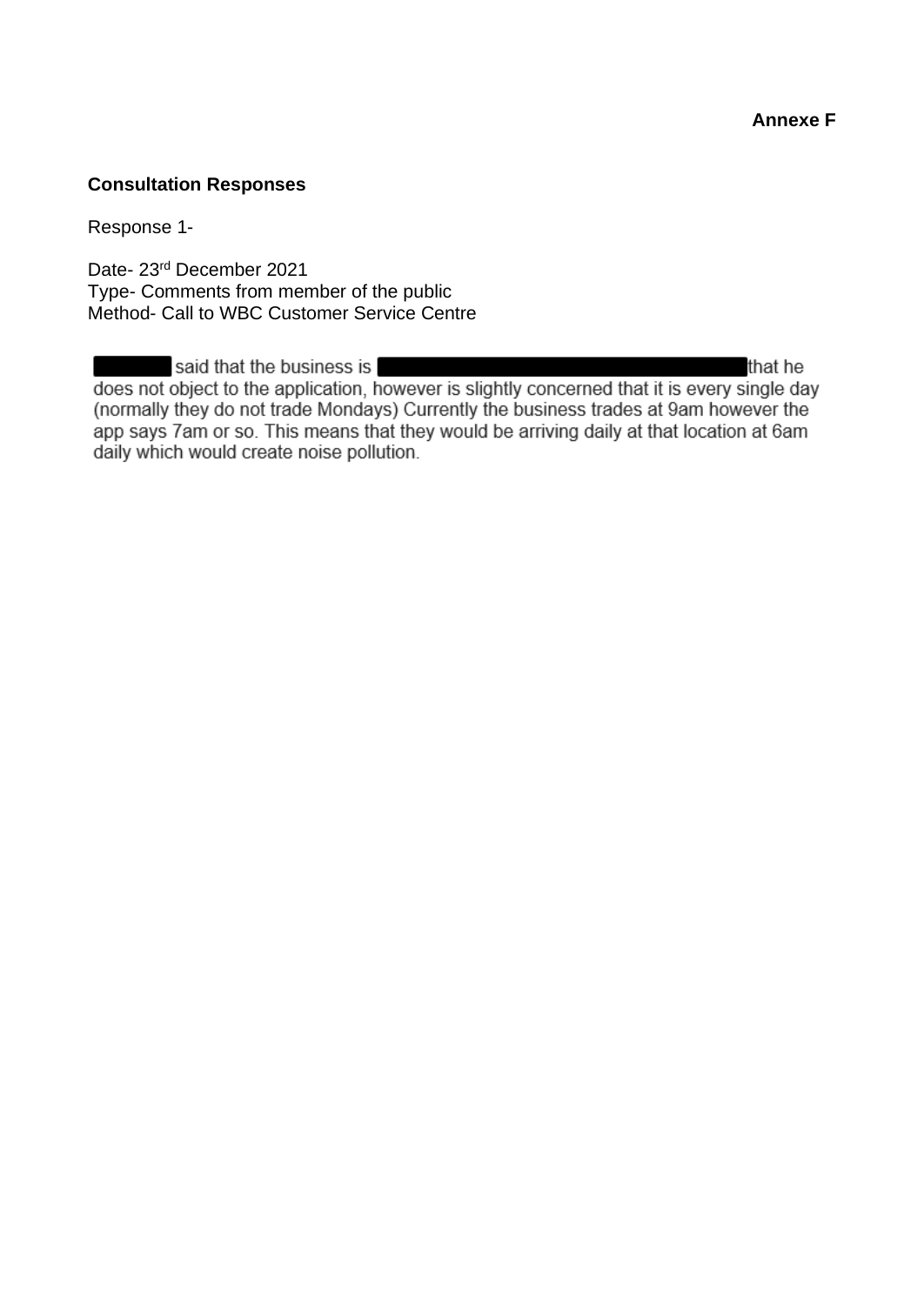Response 2-

Date- 27<sup>th</sup> December 2021 Type- Comments from member of the public Method- Online

Happy for this service to continue with a request for the vendor to site the trailer further from the entrance to the park as customers waiting for service do restrict entrance and exit and customers drinking coffees can cluster at this very tight access point.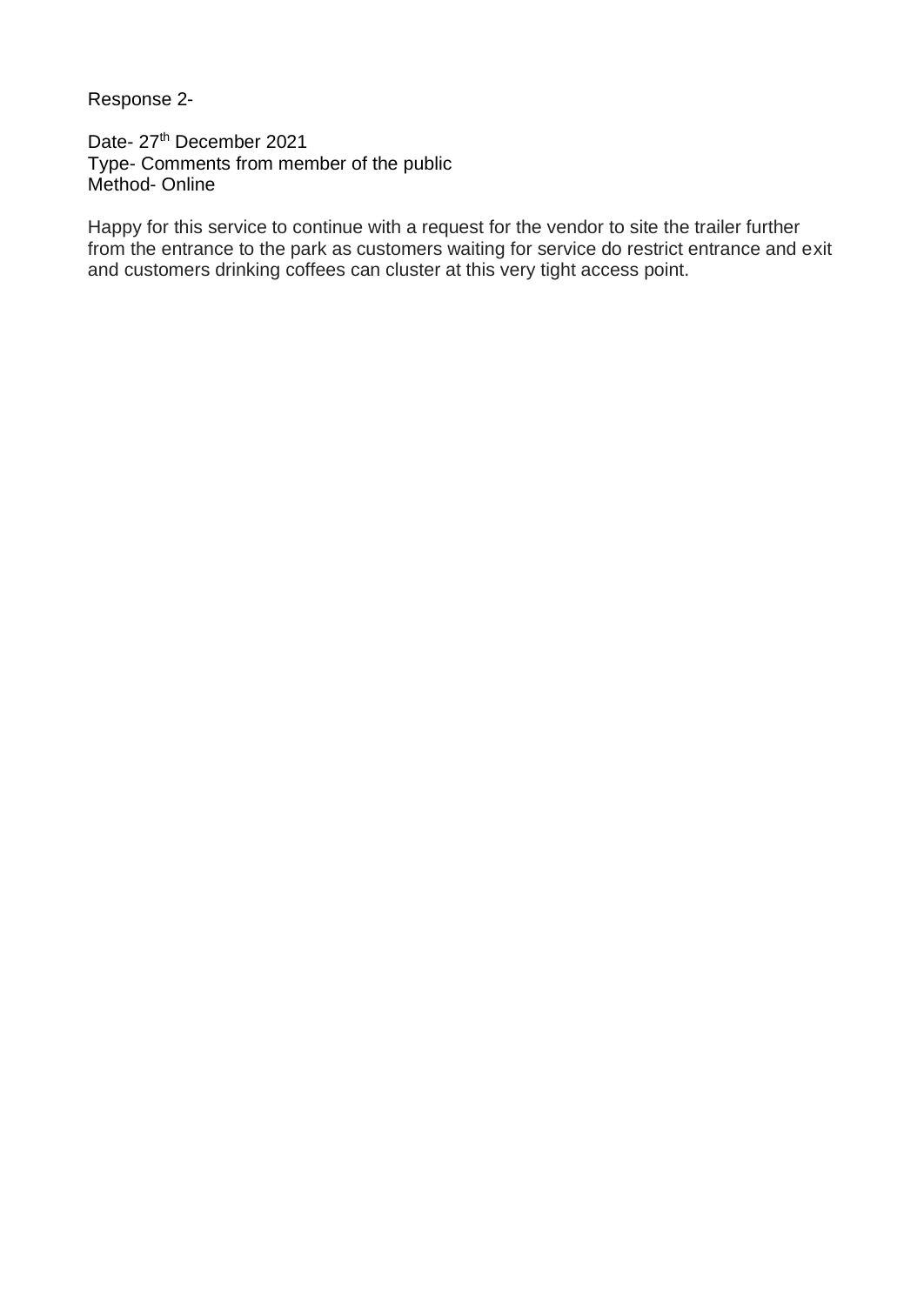Response 3-

Date- 27<sup>th</sup> December 2021 Type- Comments in support from member of the public Method- Online

Park user Excellent! Fully support this application, as there is no opportunity or walkers to get refreshments at this end of the park.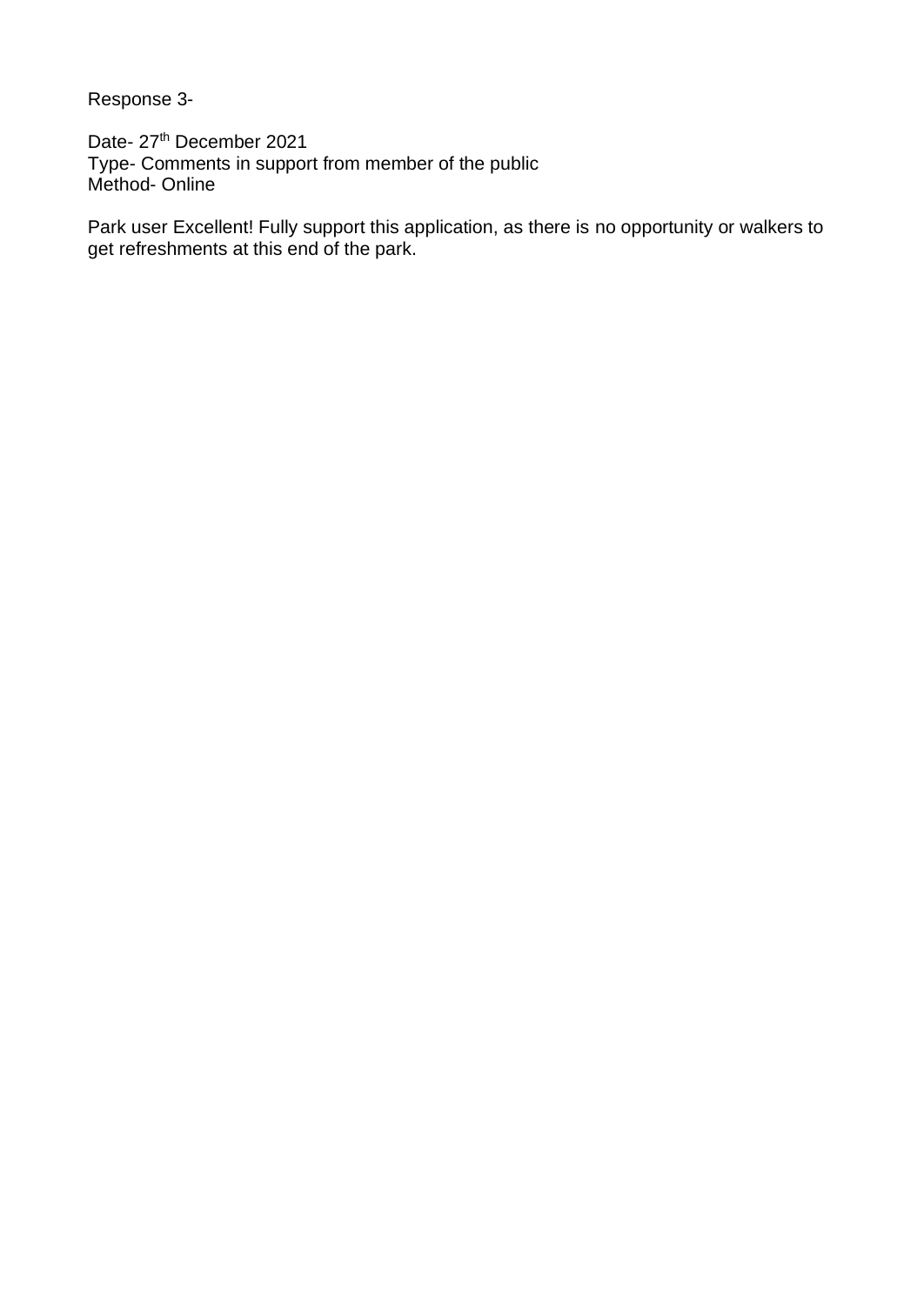Response 4-

Date- 31<sup>st</sup> December 2021 Type- Comments from member of the public Method- Online

I support this license application, although the exact location needs to be carefully specified to ensure that it doesn't create a road safety hazard for pedestrians entering / leaving the park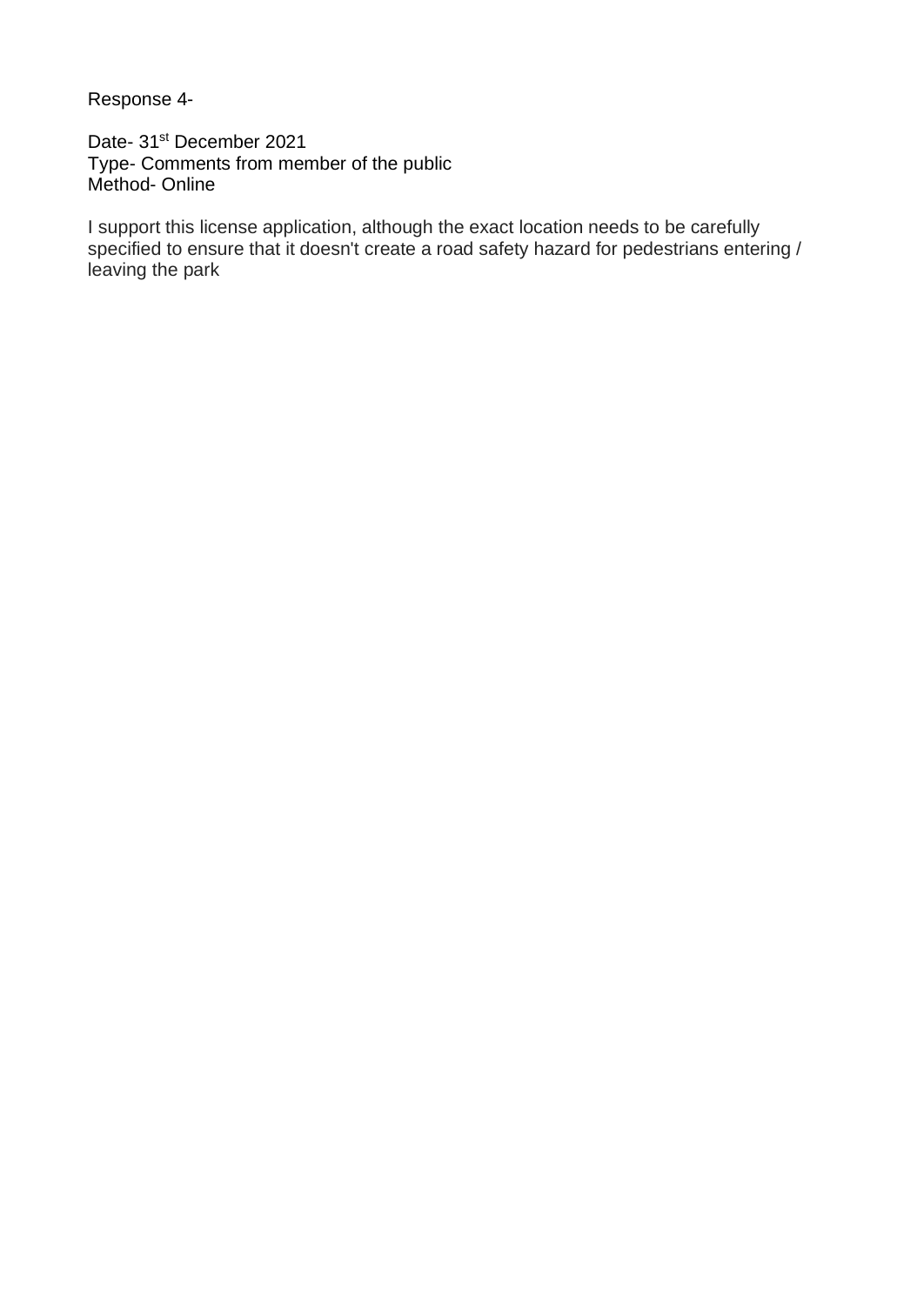Response 5-

Date- 31<sup>st</sup> December 2021 Type- Comments in support from member of the public Method- Online

I support this great little business. They fit in well and serve the walking community well.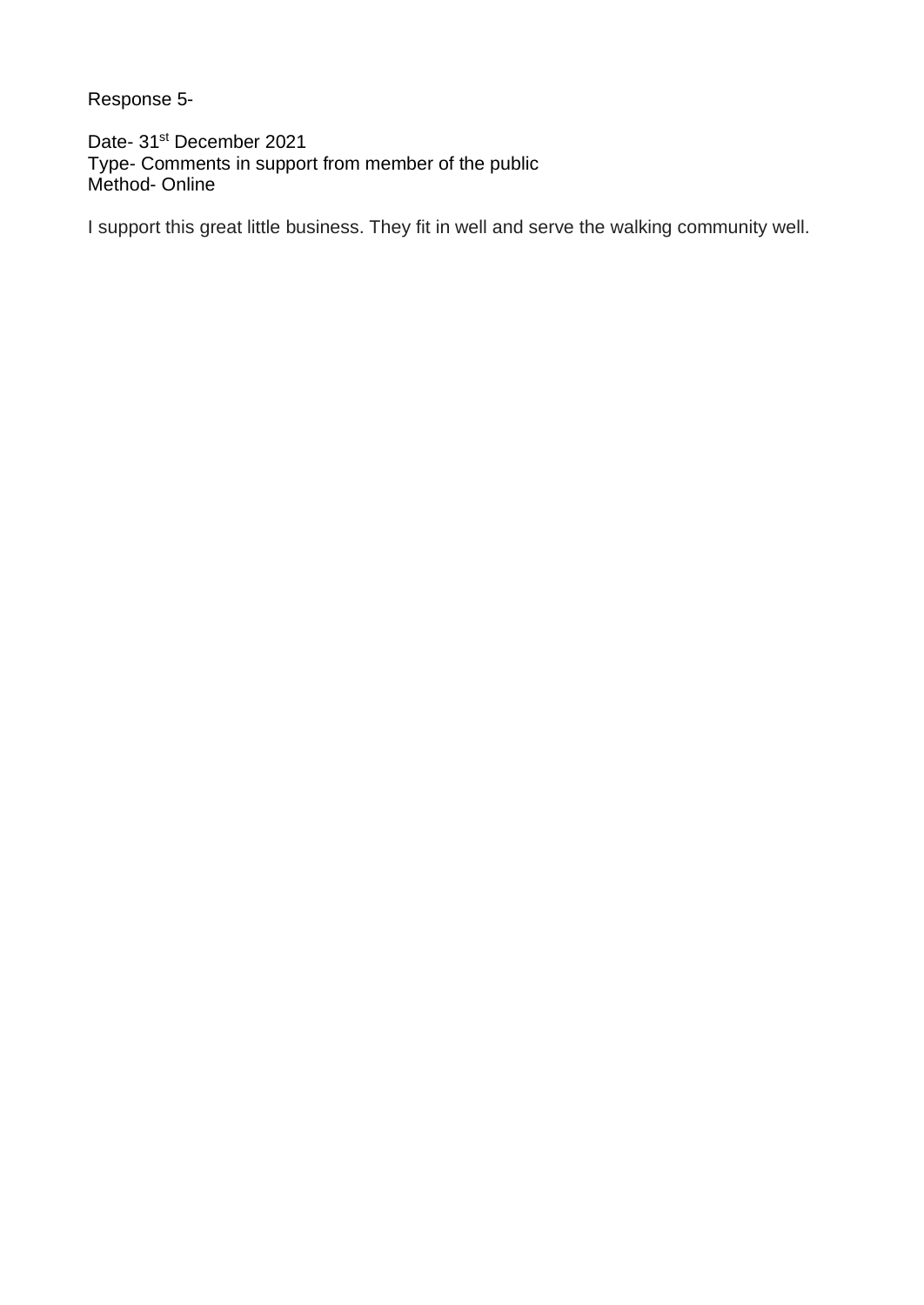Response 6-

Date- 2<sup>nd</sup> January 2022 Type- Objection from member of the public Method- Online

Nutshell Lane is a largely single track quiet residential street that is not an appropriate location for the scale of the proposed 365 day/year operation. The main issues are induced traffic, noise and smells, 7.00 am is also an unreasonably early starting time.

There is a lack of clarity on the application. For example will the premises be powered only by battery and be withdrawn from the location after the end of the trading time and not left overnight. "Hot and cold drinks etc" is too bit vague, does this exclude hot food, which would cause even more smells.

Consideration needs to be given to mitigating the risk of increased litter arising from a an entirely disposables based operation.

#### *Upon corresponding with the objector regarding the amended timings on the application the below email was received on 7th January 2022, confirming they wish for their objection to be upheld.*

Elizabeth,

Thank you once again for your prompt reply and your efforts in clarifying issues. It may have helped if some of this information was included as part of a more comprehensive submission.

In my view there is barely any difference between the new trading days and the previous application. It still seems to request trading on any day of the week with an unspecified day off to be chosen at the traders convenience in any given week.

I still cannot understand how an application to trade full time in a designated residential area is not a planning issue. I would like to understand why putting wheels under a business makes a difference. I would also like to understand how granting of such a license may impact the area in any way in the longer term by setting precedents. These issues I think can only be determined by consideration from a planning perspective which I assume is a role undertaken by the licensing sub committee,

I am finding it very stressful and upsetting to seemingly have to take an adversarial position to seek a review that I had assumed would be automatic under the circumstances of this application, I am grateful that you keep respondents anonymous

If it is necessary for me to sustain my objection to obtain a review and clarification then I will have to do so.

Whether or not I attend the committee meeting I assume I will be able to view the minutes to understand the reasoning for any decisions. Regards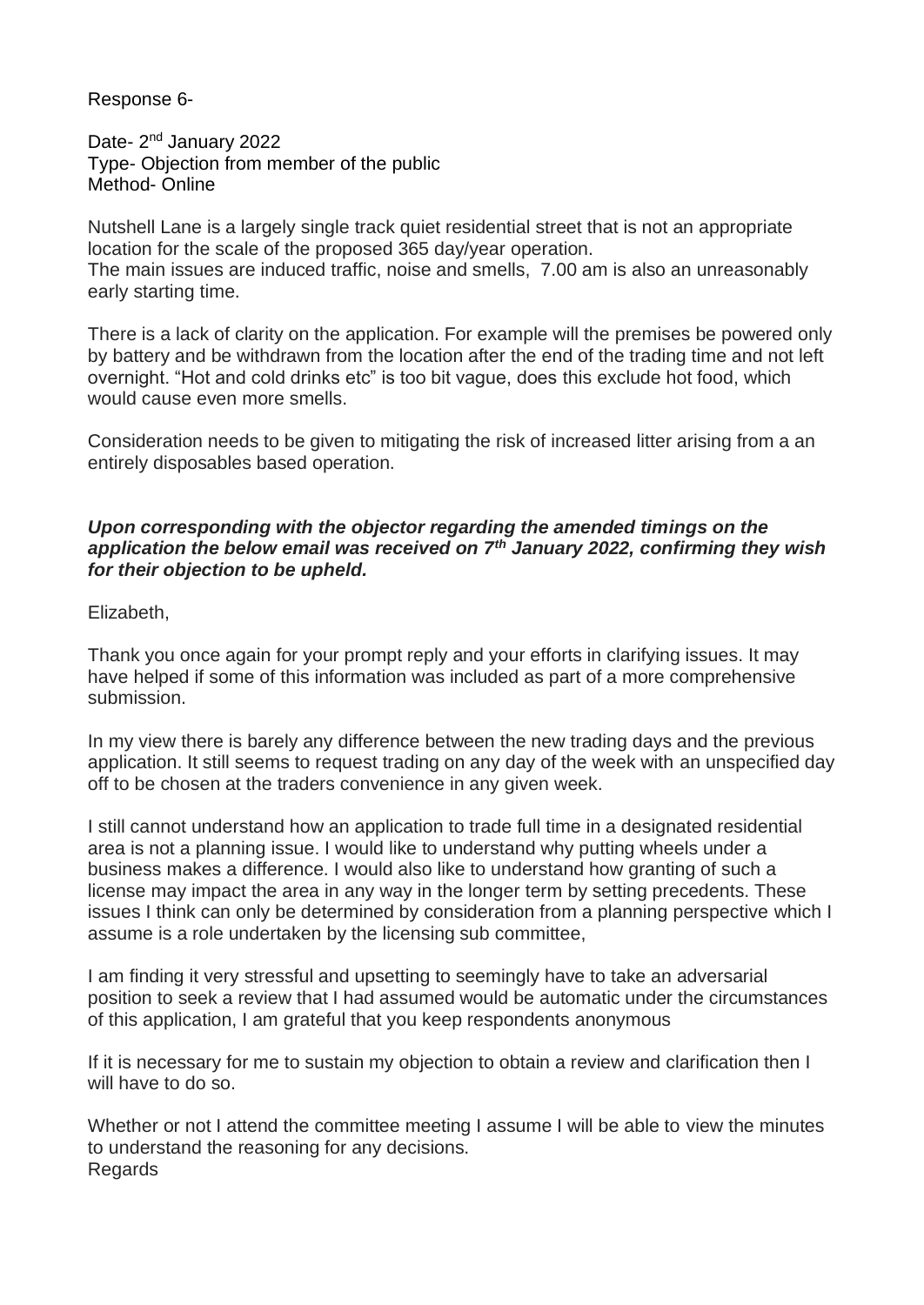Response 7-

Date- 6th January 2022 Type- Comment from member of the public Method- Email

I would like to say that this is an attractive little coffee shop serving nice coffee to many walkers at the Nutshell Lane/ Parkside entrance to Farnham Park. I live in Parkside and am amazed that anyone would want it closed down. It is not blocking anyone's way and some of us regard it as an asset Sincerely,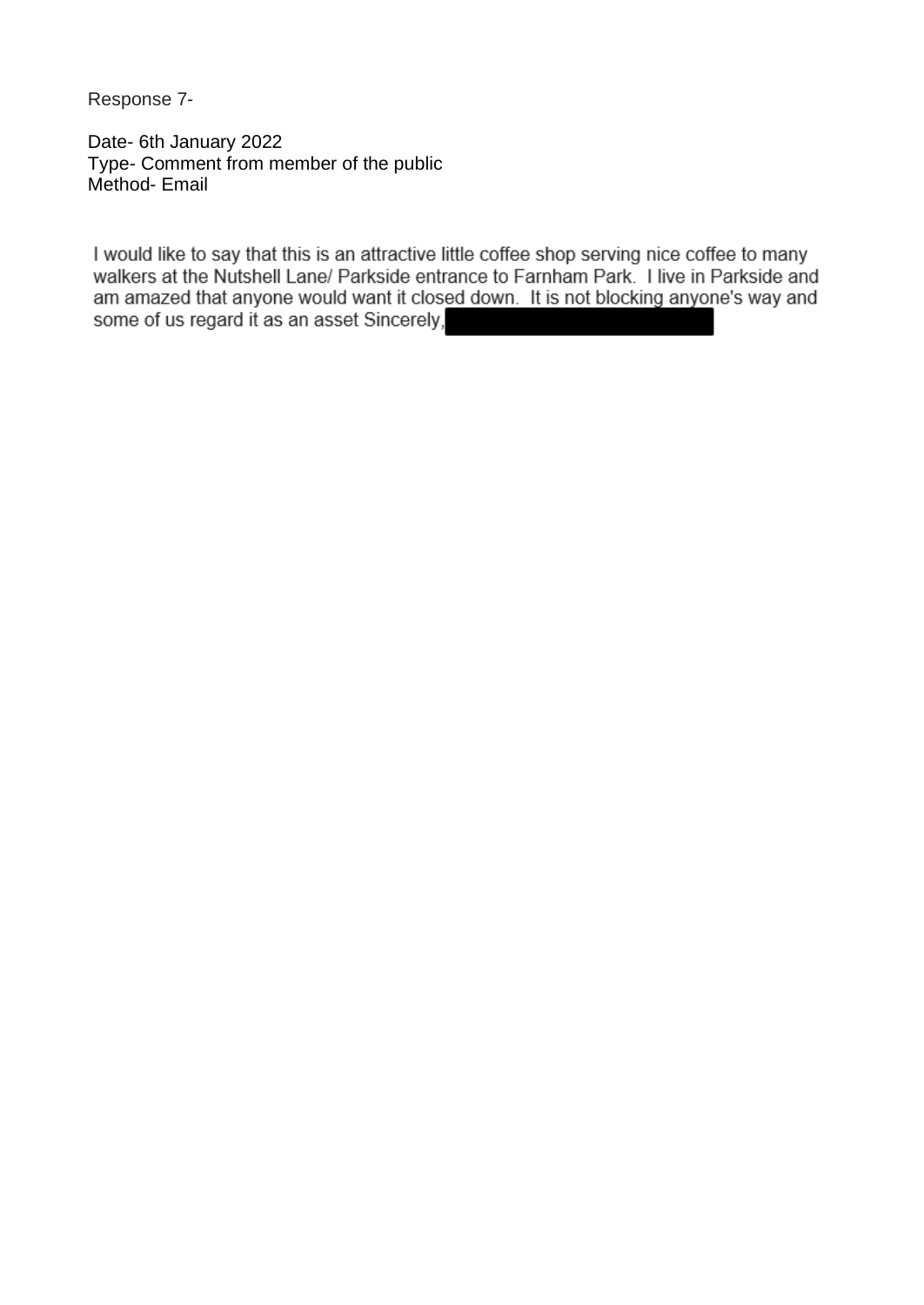Response 8-

Date- 17<sup>th</sup> January 2022 Type- No objection from Surrey Fire and Rescue Service Method- Email

Dear Madam

In response to the above consultation your ref: Street Trading Licence

### **The Regulatory Reform (Fire Safety) Order 2005 Licensing Act 2003/Housing Act 2004**

I can confirm that I have received a copy of an application for a Premises Licence/ HMO Licence/ Club Premises Licence/Variation of Licence/Minor Variation of Licence/Review of Licence/Transfer of Licence or Provisional Statement in respect of the above premises.

I would notify you that the Fire Authority has no objection to the application. However, the Regulatory Reform (Fire Safety) Order 2005 requires the responsible person to make a suitable and sufficient assessment of the risks from fire, to which relevant persons are exposed, and to remedy any findings of the assessment. The risk assessment should be conducted by a suitably competent person. Licensed Premises are required under the above legislation to document the Fire Safety arrangements and any significant findings resulting from the required risk assessment.

Fire risk assessments are an organised view of the activities of your premises regarding anything which could cause harm to persons. It allows you to consider whether you have taken adequate precautions or should do more to avoid harm. The fire risk assessment should give details of the following:-

- a. The Means of escape.
- b. Lighting and emergency lighting.
- c. Means of giving warning in case of fire or other emergency.
- d. Signs and instruction notices.
- e. Fire-fighting equipment.

Fire risk assessments in licensable premises should pay attention to the following:

- f. Permitted occupancy levels & adequate arrangements to ensure they are not exceeded. Guidance on how this can be done can be found in The Building Regulations 2010 as amended Fire Safety Approved Document B (current edition) and British Standard 9999:2008 Code of Practice for fire safety in the design, management and use of buildings and the relevant Department for Communities and Local Government guidance document. These can be found at the Government Services and Information website at: [https://www.gov.uk/workplace-fire-safety-your-responsibilities/fire-safety](https://protect-eu.mimecast.com/s/_Pl5Cqjv2sRrKVUZ7qkE?domain=gov.uk)[advice-documents](https://protect-eu.mimecast.com/s/_Pl5Cqjv2sRrKVUZ7qkE?domain=gov.uk)
- g. Fire performance details of furnishings, curtains, fabrics and decorations etc.
- h. Staff training, drills and methods of their recording.
- i. Evidence of testing and maintenance of fire alarms, emergency lighting, firefighting equipment and general electrical systems.
- j. Arrangements for calling the fire service and access for emergency vehicles.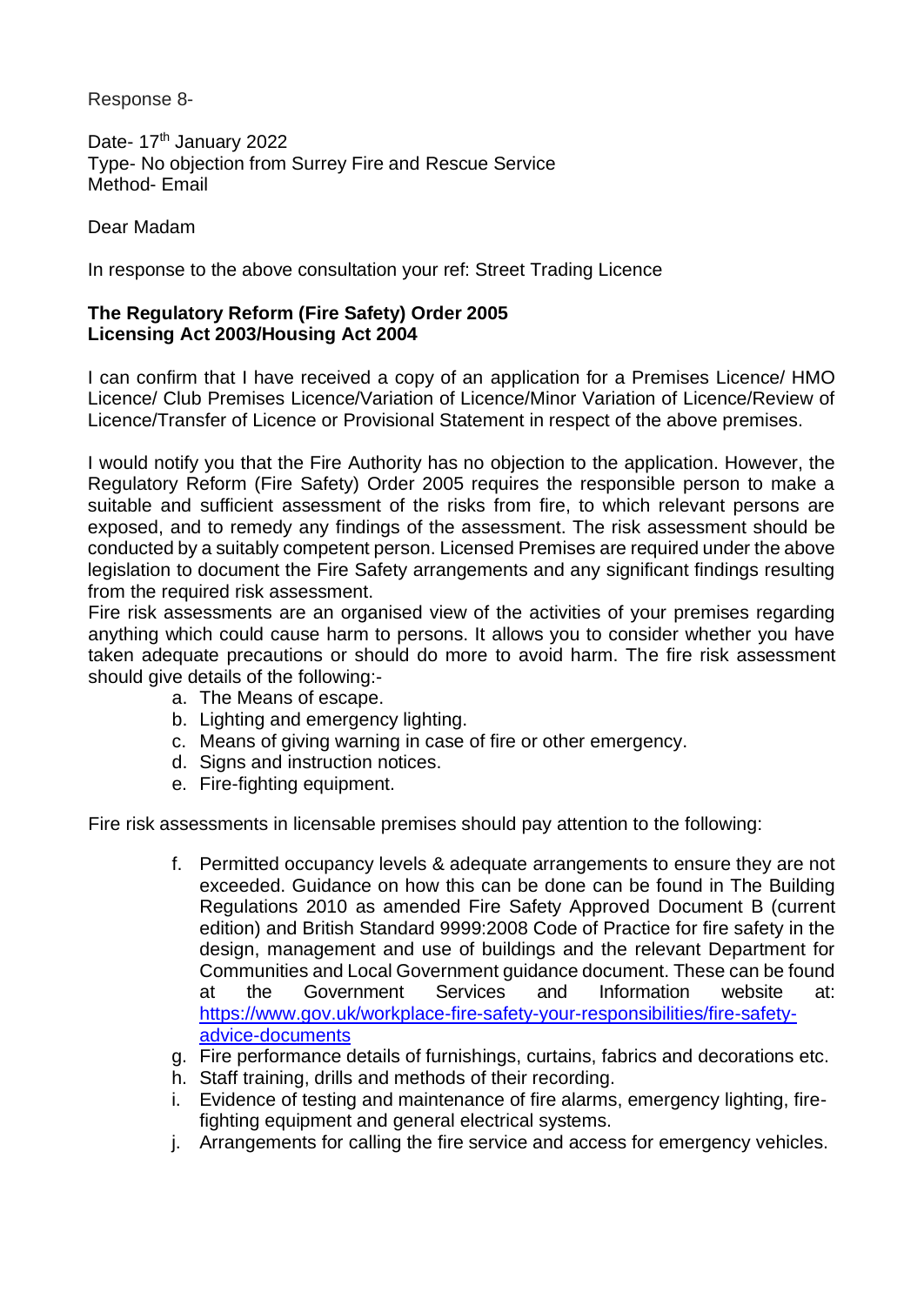- k. The dimensions of the building boundary and any external walls and opening's.
- l. The access and egress points from the premises including escape routes.
- m. Identified areas for each licensable activity.
- n. Fixed structures including furniture & fittings, which may impact on the ability of persons to use the escape routes.
- o. Location and type of fire safety measures and fire-fighting equipment.
- p. The location of any raised stage, floor areas, steps, stairs, elevators or lifts.
- q. The location of any kitchens or areas of hot food preparation.

The applicant should be advised that current fire safety legislation requires an employer or other responsible person to carry out a regular review of their fire risk assessment and as a result of changes to the workplace, revise the fire safety arrangements to reduce any increased risk.

If you are looking to employ a fire safety specialist, it can be difficult to judge the competence of companies and persons who advertise their services as fire risk assessors. The fact that a person or company is operating in the fire sector or that someone has previous fire service experience, does not mean that they are a fire safety specialist.

There are a small number of fire risk assessor registration schemes in operation for persons and companies that carry out fire risk assessments:

- The Institution of Fire Engineers [\(www.ife.org.uk\)](https://protect-eu.mimecast.com/s/3o5gCvgAjH4gpRhzuQHE?domain=ife.org.uk/)
- Warrington Fire [\(www.warringtoncertification.com\)](https://protect-eu.mimecast.com/s/pV1aCxGDlCB0nzsRvzNr?domain=warringtoncertification.com/)
- The Institute of Fire Safety Managers [\(www.ifsm.org.uk\)](https://protect-eu.mimecast.com/s/1z1ECzmGnhnBQ7tB84su?domain=ifsm.org.uk)
- Fire Industry Association [\(www.fia.uk.com\)](https://protect-eu.mimecast.com/s/hXgKCBg5nHAmpyc75Utw?domain=fia.uk.com)

•

Surrey Fire and Rescue Service may audit the premises in the future as part of its risk based inspection programme. A full copy of the enforcement policy can be found on our website at: [https://www.gov.uk/workplace-fire-safety-your-responsibilities/fire-safety](https://protect-eu.mimecast.com/s/_Pl5Cqjv2sRrKVUZ7qkE?domain=gov.uk)[advice-documents.](https://protect-eu.mimecast.com/s/_Pl5Cqjv2sRrKVUZ7qkE?domain=gov.uk)

Should you require any further advice or assistance please do not hesitate to contact the Protection Team at the above address or visit our website.

Kind regards

Fire Safety Admin Surrey Fire & Rescue Service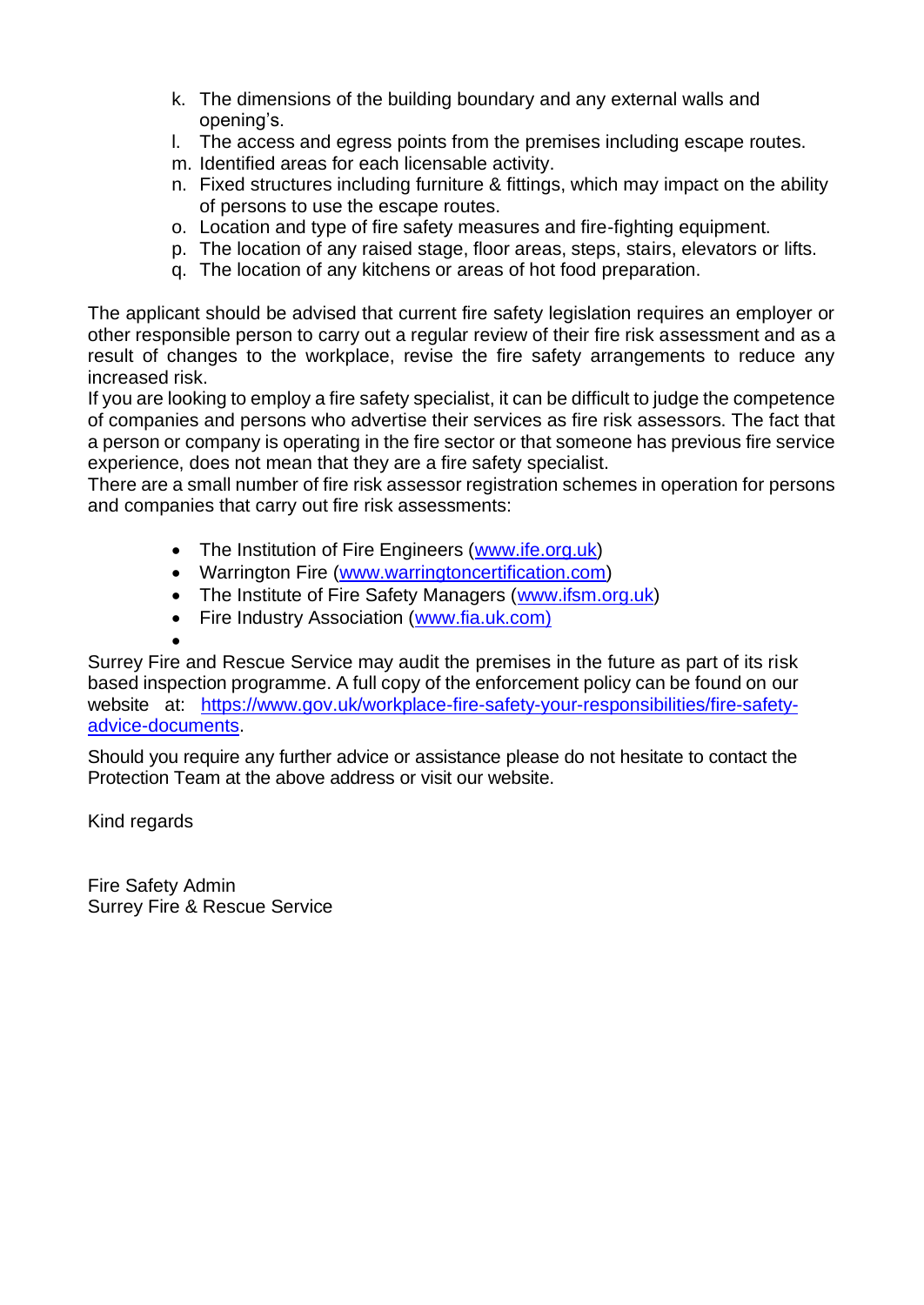Response 9-

Date- 20<sup>th</sup> January 2022 Type- Comment in support from member of the public Method- Online

Local resident I support this application. It provides a welcome additional local amenity for the area.